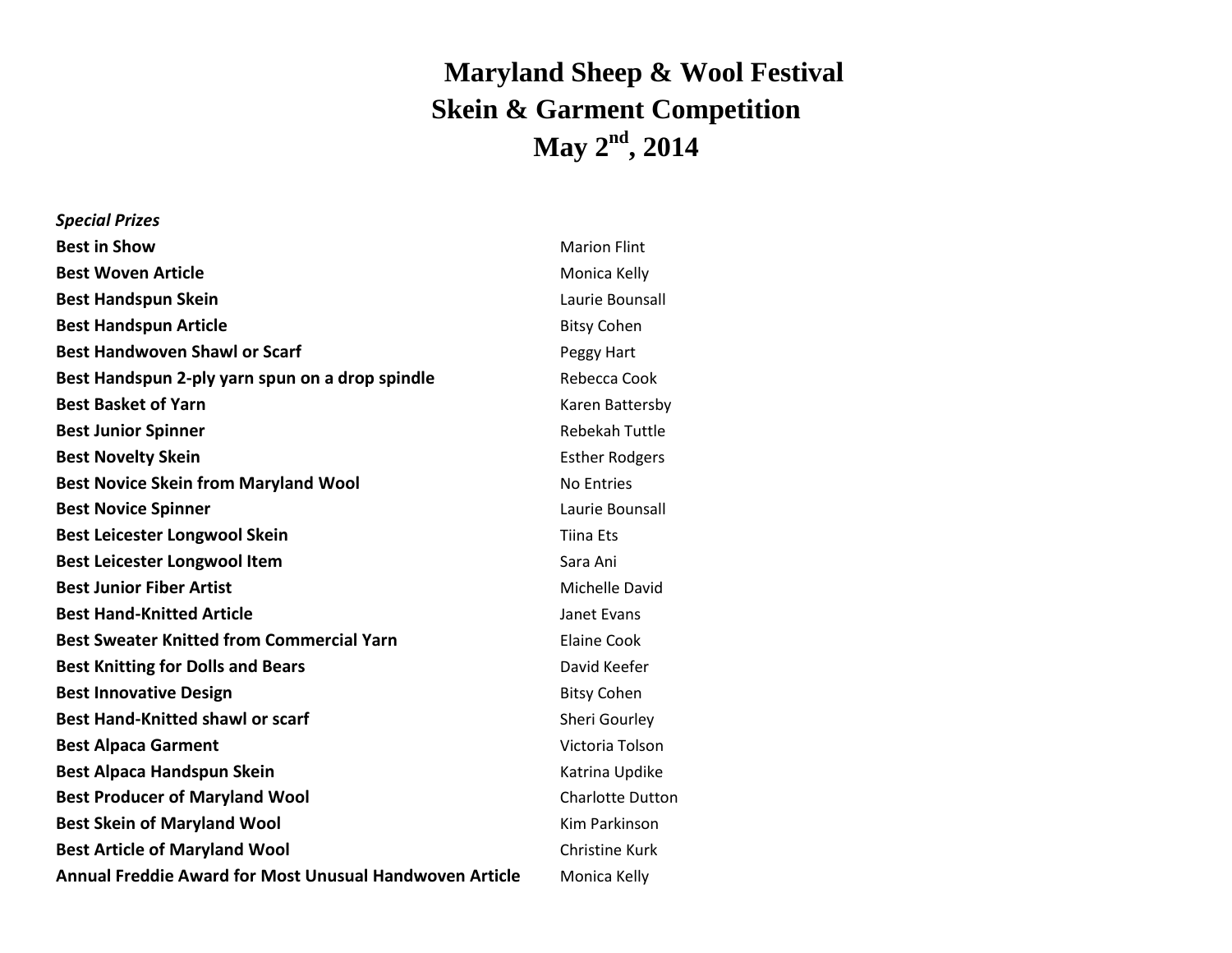## **Mamie Francis Blanket Competition**

Grand Prize Winner overall **Grand Prize Winner overall Cynthia Portrey** 

**Best Blanket Made of Maryland Wool Cynthia Portrey** 

## *Contest Results*

|                                                      | <b>Class</b>                     | <b>First Place</b>    | <b>Second Place</b>   | <b>Third Place</b>   | <b>Fourth Place</b> | <b>Fifth Place</b>    |  |
|------------------------------------------------------|----------------------------------|-----------------------|-----------------------|----------------------|---------------------|-----------------------|--|
| <b>Handspun Yarn Classes</b>                         |                                  |                       |                       |                      |                     |                       |  |
| Skeins - 100% wool prepared by spinner from raw wool |                                  |                       |                       |                      |                     |                       |  |
| <b>T01</b>                                           | 100% Wool - Fine singles yarn    |                       |                       |                      |                     |                       |  |
| <b>T02</b>                                           | 100% Wool -Medium to thick       | <b>Esther Rodgers</b> |                       |                      |                     |                       |  |
|                                                      | singles yarn                     |                       |                       |                      |                     |                       |  |
| T03                                                  | 100% Wool - Fine plied yarn      | <b>Gunther Maertz</b> | <b>Kim Parkinson</b>  | <b>Bitsy Cohen</b>   |                     |                       |  |
| <b>T04</b>                                           | 100% Wool - Medium plied yarn    | Patricia Sanville     | <b>Tiina Ets</b>      |                      |                     |                       |  |
| <b>T05</b>                                           | 100% Wool - Thick plied yarn     | Patricia Sanville     | <b>Scott Sino</b>     | Joanna Crosby        | Jeanne Tierney      |                       |  |
| Skeins - at least 50% wool                           |                                  |                       |                       |                      |                     |                       |  |
| <b>T06</b>                                           | Singles yarn from commercially   | <b>Tracy Seamster</b> | Jeann Tieney          | Jeff Korn            | Joanna Crosby       | Jeanne Tierney        |  |
|                                                      | prepared fibers                  |                       |                       |                      |                     |                       |  |
| <b>T07</b>                                           | Plied yarn from commercially     | Jeff Korn             | Ikumi Kayama          | Jeff Korn            | Rebecca Cook        | Ikumi Kayana          |  |
|                                                      | prepared fibers                  |                       |                       |                      |                     |                       |  |
| <b>T08</b>                                           | Singles or plied yarn blended by | <b>Tiina Ets</b>      | <b>Tiina Ets</b>      | Victoria Smith       | Katrina Updike      |                       |  |
|                                                      | spinner                          |                       |                       |                      |                     |                       |  |
| T <sub>09</sub>                                      | Singles or plied yarn natural    | <b>Gunther Maertz</b> | Kim Parkinson         |                      |                     |                       |  |
|                                                      | dyed by spinner                  |                       |                       |                      |                     |                       |  |
| T <sub>09</sub>                                      | Singles or plied yarn natural    | Jacqueline Harp       |                       |                      |                     |                       |  |
|                                                      | dyed by spinner(Junior Division) |                       |                       |                      |                     |                       |  |
| T <sub>10</sub>                                      | Singles or plied yarn chemically | Kenneth Moore         | <b>Bitsy Cohen</b>    | Kim Parkinson        | Patricia Sanville   | Kenneth Moore         |  |
|                                                      | dyed by spinner                  |                       |                       |                      |                     |                       |  |
| T <sub>10</sub>                                      | Singles or plied yarn chemically | <b>Rebekah Tuttle</b> |                       |                      |                     |                       |  |
|                                                      | dyed by spinner (Junior          |                       |                       |                      |                     |                       |  |
|                                                      | Division)                        |                       |                       |                      |                     |                       |  |
| T11                                                  | Novelty yarn                     | <b>Esther Rodgers</b> | <b>Esther Rodgers</b> | <b>Brice Wonders</b> | Sherlyn Thornton    | Victoria Smith        |  |
| T12                                                  | Handspinners dyed yarn basket    | Patricia Sanville     |                       |                      |                     |                       |  |
| T <sub>13</sub>                                      | Handspinners natural colored     | Karen Battersby       | Rose Burt             | Rebecca Rowe         |                     |                       |  |
|                                                      | yarn basket                      |                       |                       |                      |                     |                       |  |
| T14                                                  | Novice spinner                   | Laurie Bounsall       |                       |                      |                     |                       |  |
| T <sub>15</sub>                                      | Novice spinner using             | Laurie Bounsall       | Kenneth Moore         | <b>Kenneth Moore</b> | Laurie Bounsall     | <b>Adrianne Hills</b> |  |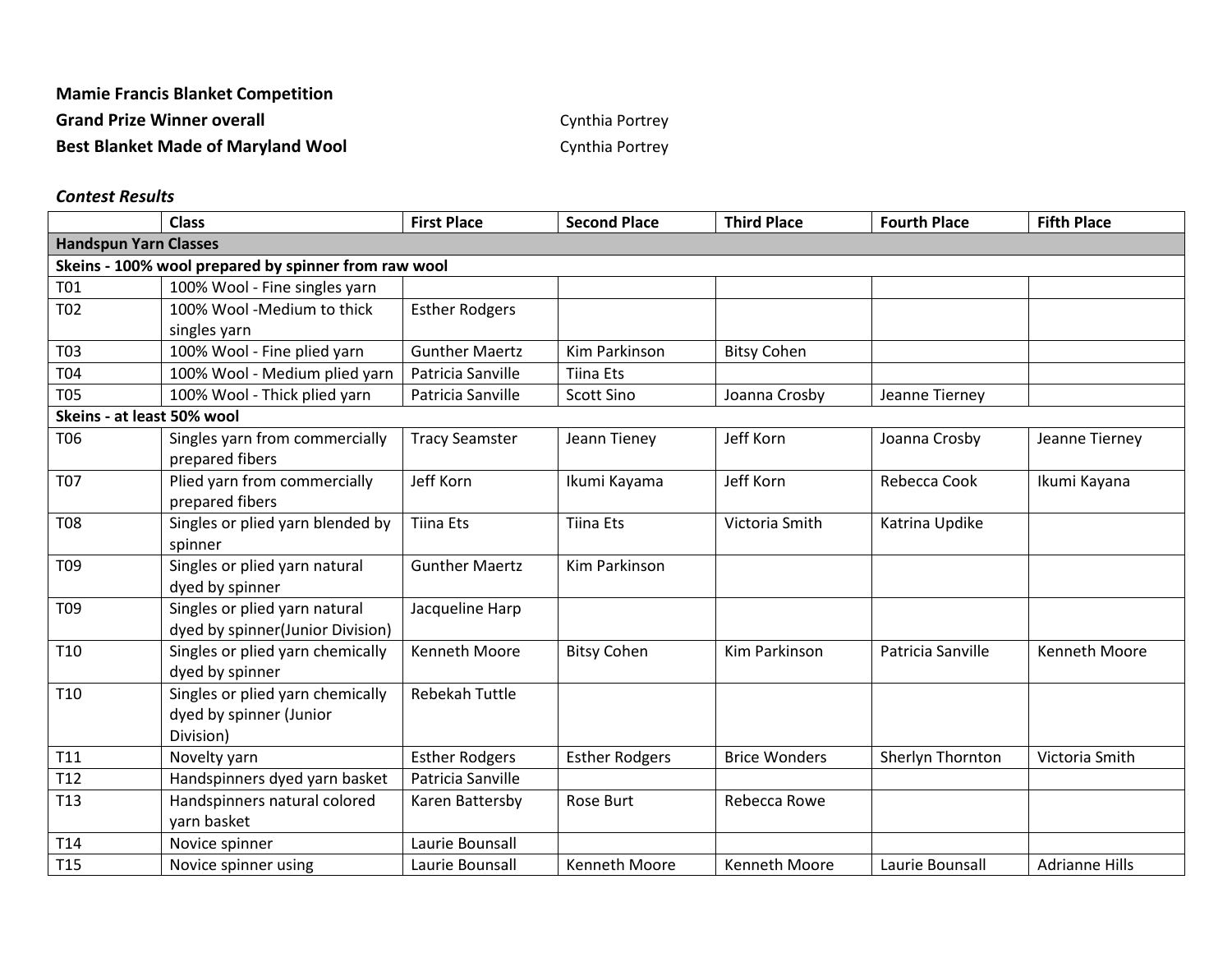|                                  | commercially prepared fiber                     |                                       |                       |                      |                      |                |  |
|----------------------------------|-------------------------------------------------|---------------------------------------|-----------------------|----------------------|----------------------|----------------|--|
| <b>Hand Knitted Articles</b>     |                                                 |                                       |                       |                      |                      |                |  |
| T <sub>15</sub>                  | Novice spinner using                            | <b>Rebekah Tuttle</b>                 | <b>Rebekah Tuttle</b> |                      |                      |                |  |
|                                  | commercially prepared fiber                     |                                       |                       |                      |                      |                |  |
|                                  | (Junior Division)                               |                                       |                       |                      |                      |                |  |
| T <sub>16</sub>                  | Garment made from dyed yarn                     | Donna Kriebel                         | Elise Cohen           | <b>Melissa Ricks</b> | <b>Christy Lisak</b> |                |  |
| T17                              | Garment made form natural                       | Christine Kurn                        | Karen Battersby       |                      |                      |                |  |
|                                  | colored yarn<br>Wearable accessories            | Lauren Gaasch                         |                       |                      |                      |                |  |
| <b>T18</b>                       |                                                 |                                       | Coleen Foley          | <b>Maggie Price</b>  | Katrina Updike       | Anna Hjeilmnus |  |
| T <sub>18</sub>                  | Wearable accessories                            | Clara Kempt                           |                       |                      |                      |                |  |
| T <sub>19</sub>                  | (Junior Division)<br><b>Scarves</b>             | Elise Cohen                           |                       |                      |                      |                |  |
| T19                              |                                                 |                                       | Katrina Updike        |                      |                      |                |  |
| T20                              | <b>Scarves (Junior Division)</b><br>Shawls      | Jacqueline Harp<br><b>Bitsy Cohen</b> | Sara Ani              | <b>Melissa Ricks</b> | Christy Lisak        |                |  |
| T21                              | Gloves/Mittens                                  | <b>Trish Lackwitz</b>                 |                       |                      |                      | Caroline Foty  |  |
|                                  | Gloves/Mittens (Junior Division)                |                                       |                       |                      |                      |                |  |
| T21                              |                                                 | Louis Correri                         |                       |                      |                      |                |  |
| T22<br><b>Handwoven Articles</b> | Socks                                           |                                       |                       |                      |                      |                |  |
|                                  |                                                 |                                       |                       |                      |                      |                |  |
| T <sub>23</sub>                  | Garment                                         |                                       |                       |                      |                      |                |  |
| T24                              | <b>Scarves</b>                                  |                                       |                       |                      |                      |                |  |
| T <sub>25</sub>                  | Shawls                                          | <b>Bonnie Lease</b>                   |                       |                      |                      |                |  |
| T26                              | Miscellaneous                                   |                                       |                       |                      |                      |                |  |
| <b>Hand Crocheted Articles</b>   |                                                 |                                       |                       |                      |                      |                |  |
| T <sub>27</sub>                  | Miscellaneous                                   | Donna Kriebel                         | Jeanne Tieney         |                      |                      |                |  |
| T <sub>27</sub>                  | Miscellaneous (Junior Division)                 | Louis Correri                         | Louis Correri         |                      |                      |                |  |
| <b>Group Articles</b>            |                                                 |                                       |                       |                      |                      |                |  |
| T <sub>28</sub>                  | Group-produced Article made                     | Maggie Price                          |                       |                      |                      |                |  |
|                                  | from handspun yarn                              | Devon Eckstein                        |                       |                      |                      |                |  |
| <b>Commercial Yarn Classes</b>   |                                                 |                                       |                       |                      |                      |                |  |
| <b>Hand-Knitted Articles</b>     |                                                 |                                       |                       |                      |                      |                |  |
| T29                              | Garment made from yarn of                       | Amy Hoover                            | Leslie Wallace        | Leslie Wallace       |                      |                |  |
|                                  | one color or one multi-colored                  | Aymond                                |                       |                      |                      |                |  |
|                                  | yarn                                            |                                       |                       |                      |                      |                |  |
| T29                              | Garment made from yarn of                       | Louis Correri                         |                       |                      |                      |                |  |
|                                  | one color or one multi-colored                  |                                       |                       |                      |                      |                |  |
|                                  | yarn                                            |                                       |                       |                      |                      |                |  |
|                                  | (Junior Division)                               |                                       |                       |                      |                      |                |  |
| T30                              | Garment made from more than<br>one colored yarn | <b>Elaine Cook</b>                    | Christy Lisak         | Terrie Rada          | Christy Lisak        |                |  |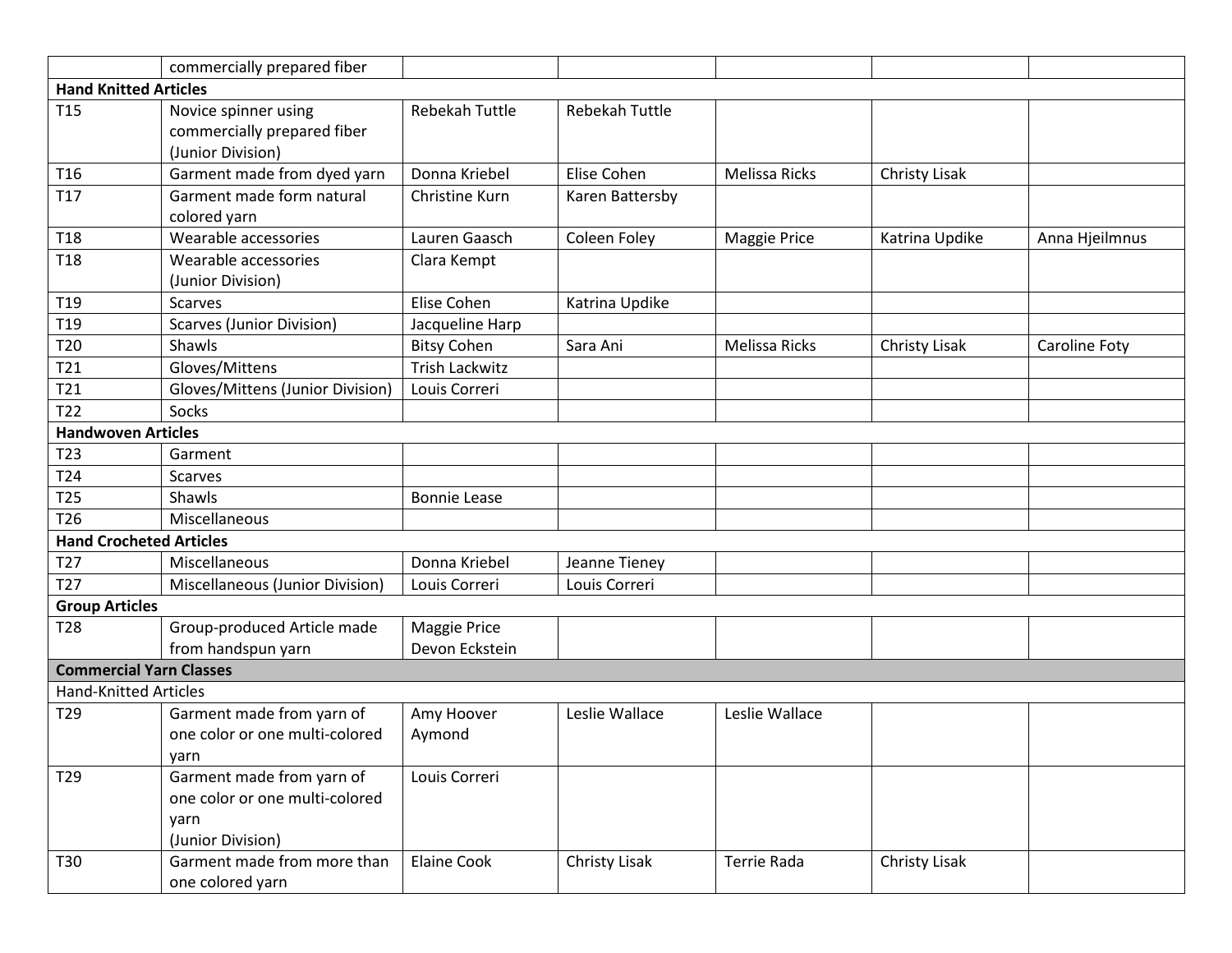| T31                            | Scarves                                | Dolly Quinn           | Leslie Wallace        | Leslie Wallace     | Alegria Da Silva  |                  |
|--------------------------------|----------------------------------------|-----------------------|-----------------------|--------------------|-------------------|------------------|
| T32                            | Shawls                                 | Sheri Gourly          | Sally Rainey          | Dawn Savacool      | Courtney Thornton |                  |
| T33a                           | Miscellaneous                          | Jeanne Giberson       | Jeanne Giberson       | Lise Mendel        | Mitzi Manos       |                  |
| <b>T33b</b>                    | Miscellaneous                          | Janet Evans           | <b>Tracy Seamster</b> |                    |                   |                  |
| <b>T33c</b>                    | Miscellaneous                          | Amy Hoover            | <b>Bitsy Cohen</b>    |                    |                   |                  |
|                                |                                        | Aymond                |                       |                    |                   |                  |
| T33                            | Miscellaneous (Junior Division)        | Michelle David        |                       |                    |                   |                  |
| T34                            | Knitting for dolls and bears           | David Keefer          | Marseille Bunk        | Danielle Caven-    | Marseille Bunk    | Danielle Craven- |
|                                | (handspun or commercially              |                       |                       | Silaski            |                   | Silaski          |
|                                | produced yarn)                         |                       |                       |                    |                   |                  |
| <b>Handwoven Articles</b>      |                                        |                       |                       |                    |                   |                  |
| <b>T35</b>                     | Garment                                | <b>Marian Flint</b>   |                       |                    |                   |                  |
| T36                            | <b>Scarves</b>                         | Cynthia Portrey       | Fred Lease            |                    |                   |                  |
| <b>T37</b>                     | Shawls                                 | <b>Esther Rodgers</b> | Peggy Hart            |                    |                   |                  |
| <b>T38</b>                     | Miscellaneous                          | Monica Kelly          | <b>Marian Flint</b>   | Pat Lasus          |                   |                  |
| <b>T38</b>                     | <b>Miscellaneous (Junior Division)</b> | <b>Bridget Roush</b>  |                       |                    |                   |                  |
| <b>Hand Crocheted Articles</b> |                                        |                       |                       |                    |                   |                  |
| T39                            | Crocheted article                      | Jeanne Tierney        | Jeanne Tierney        | Diane Durscher     | Dolly Quinn       |                  |
| T39                            | Crocheted article                      | Louis Correri         |                       |                    |                   |                  |
|                                | (Junior Division)                      |                       |                       |                    |                   |                  |
| <b>Wool Hooking</b>            |                                        |                       |                       |                    |                   |                  |
| T40                            | Using an original pattern and          | Virginia Fan          | Barbara Barton        | <b>Beth Soucie</b> | Diana Kerns       | Diana Kerns      |
|                                | designs                                |                       |                       |                    |                   |                  |
| T41                            | Using bought patterns, kits, or        | Vi Hopkins            | Mary Glossner         | Judy Seymour       | Judy Seymour      |                  |
|                                | prepared designs                       |                       |                       |                    |                   |                  |
| <b>Other Techniques</b>        |                                        |                       |                       |                    |                   |                  |
| T42                            | Rugs - using any technique             | Larry Novak           | Lynne Oakes           |                    |                   |                  |
| T43                            | Miscellaneous article using            |                       |                       |                    |                   |                  |
|                                | other techniques                       |                       |                       |                    |                   |                  |
| T44                            | Fiber jewelry                          | <b>Esther Rodgers</b> | Michael Donahower     |                    |                   |                  |
| T44                            | Fiber jewelry (Junior Division)        | Emma Doherty          |                       |                    |                   |                  |
| <b>Felting Techniques</b>      |                                        |                       |                       |                    |                   |                  |
| T45                            | Knitted or woven articles that         |                       |                       |                    |                   |                  |
|                                | have been felted                       |                       |                       |                    |                   |                  |
| T46                            | Wet and/or Needle Felted -             | Martha Bryans         | Charlotte Dutton      | Nikki Prive        | Evelyn Warren     |                  |
|                                | Non-wearables/home décor               |                       |                       |                    |                   |                  |
| T46                            | Wet and/or Needle Felted -             | Laura Elaine Dutton   | Laura Elaine Dutton   |                    |                   |                  |
|                                | Non-wearables/home décor               |                       |                       |                    |                   |                  |
|                                | (Junior Division)                      |                       |                       |                    |                   |                  |